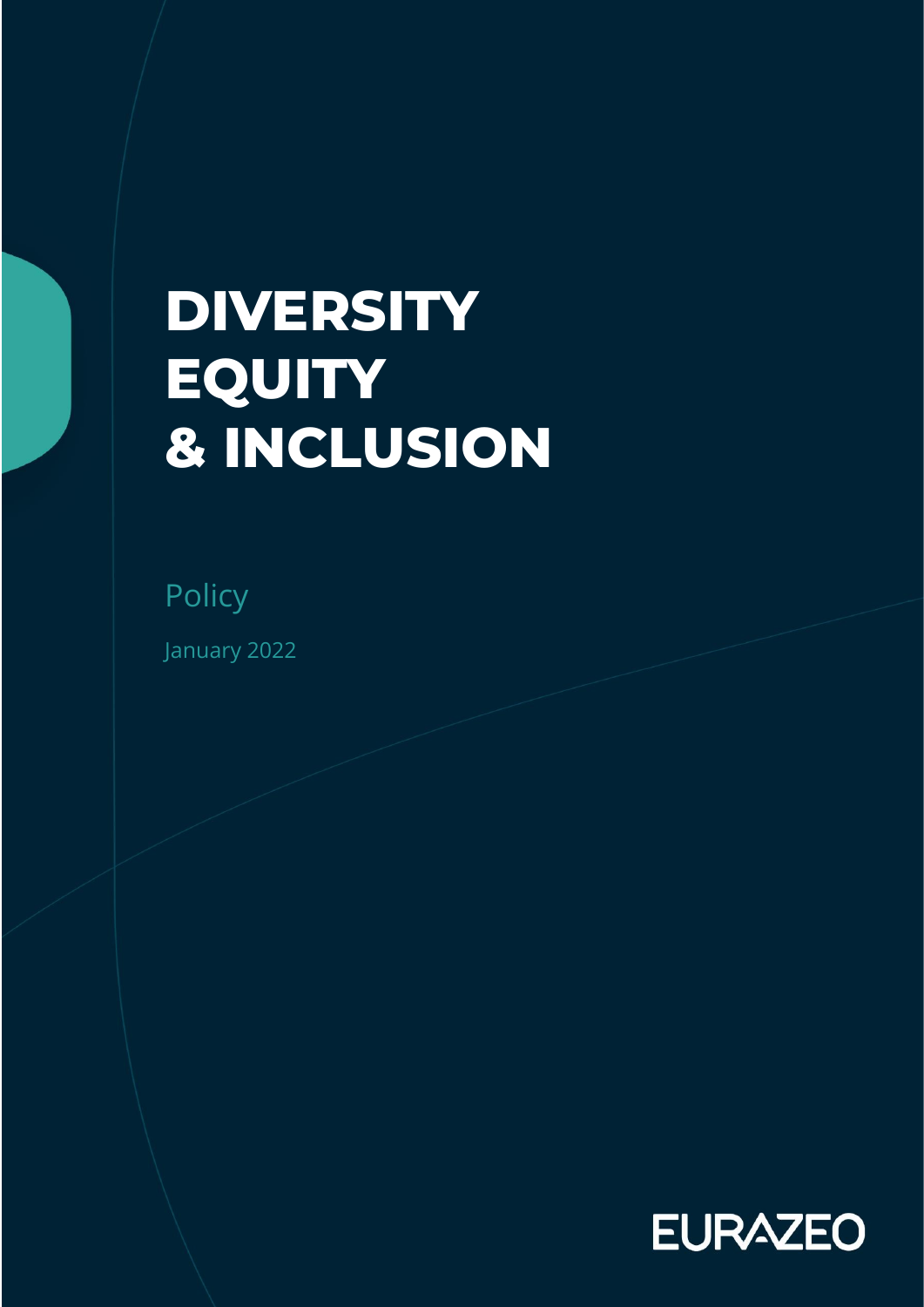

| L.           |                                                                             |
|--------------|-----------------------------------------------------------------------------|
| A.           |                                                                             |
| В.           |                                                                             |
| C.           |                                                                             |
| П.           |                                                                             |
| III.         |                                                                             |
| A.           |                                                                             |
| В.           |                                                                             |
| C.           |                                                                             |
| D.           |                                                                             |
| Ε.           |                                                                             |
| F.           |                                                                             |
| G.           |                                                                             |
| Н.           |                                                                             |
| $\mathbf{L}$ |                                                                             |
| $\cdot$      |                                                                             |
| K.           | Involvement with communities (volunteering, philanthropic activities, etc.) |
|              |                                                                             |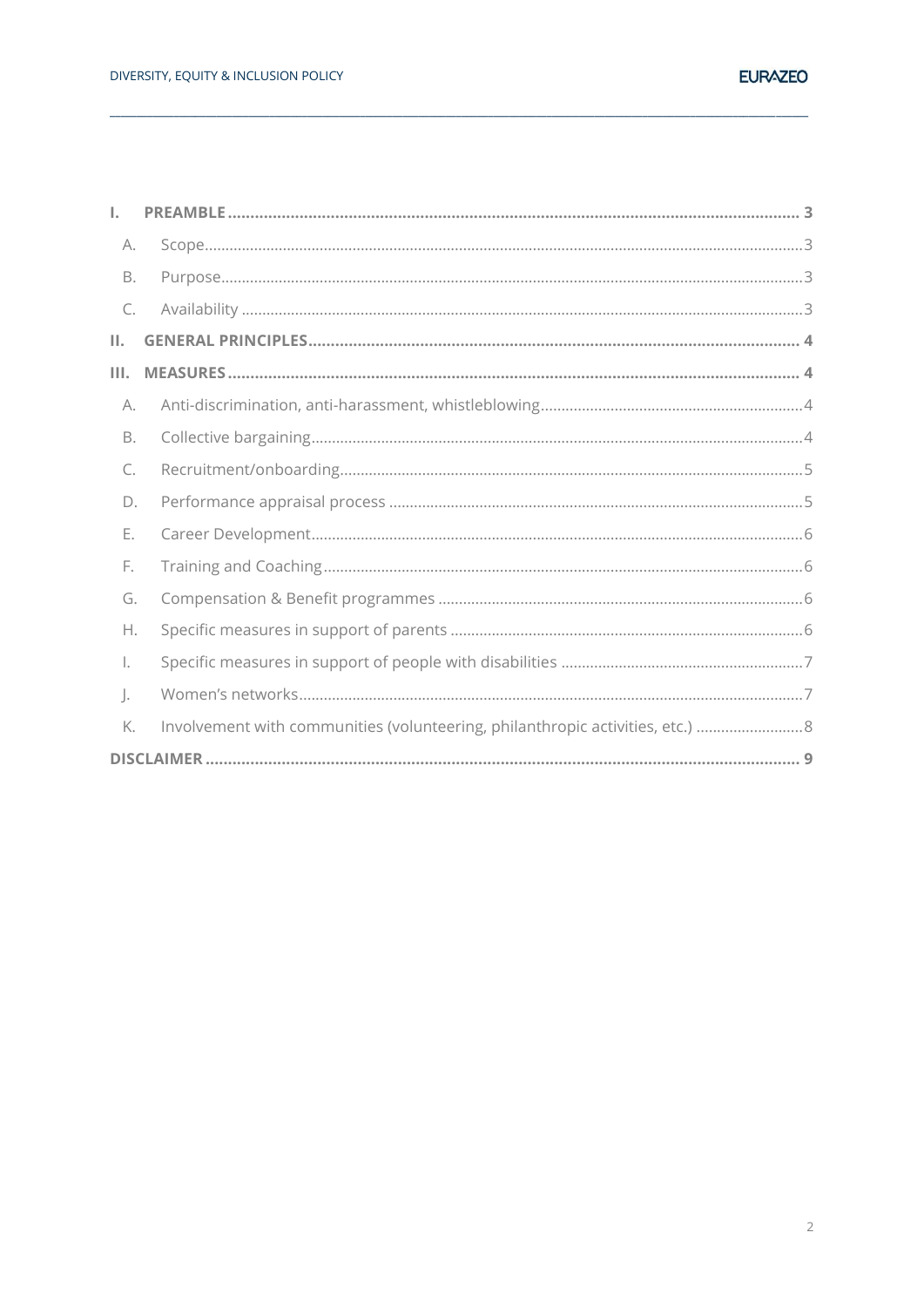## **DIVERSITY, EQUITY & INCLUSION**  POLICY

**\_\_\_\_\_\_\_\_\_\_\_\_\_\_\_\_\_\_\_\_\_\_\_\_\_\_\_\_\_\_\_\_\_\_\_\_\_\_\_\_\_\_\_\_\_\_\_\_\_\_\_\_\_\_\_\_\_\_\_\_\_\_\_\_\_\_\_\_\_\_\_\_\_\_\_\_\_\_\_\_\_\_\_\_\_\_\_\_\_\_\_\_\_\_\_\_\_\_\_\_\_\_\_\_\_\_\_\_\_\_\_\_\_\_\_\_\_\_\_\_\_\_\_\_\_\_\_\_\_\_\_**

## <span id="page-2-0"></span>**I. PREAMBLE**

#### **A. Scope**

<span id="page-2-1"></span>This Diversity, Equity and Inclusion (DEI) Policy (the "Policy") applies to Eurazeo SE, Eurazeo Mid-Cap, Eurazeo Investment Manager, Eurazeo Funds Management Luxembourg, Eurazeo Infrastructure Partners and their wholly owned subsidiaries, herein referred to as "Eurazeo".

This Policy is applicable to all Eurazeo employees and is implemented in compliance with local laws.<sup>1</sup> All clauses in this Policy should be treated with the same importance, regardless of the order in which they are presented.

Although this Policy does not apply to stakeholders outside of the aforementioned scope, Eurazeo strongly encourages them to implement the best DEI practices and will work to support them throughout the process, in its shareholder capacity.

#### **B. Purpose**

<span id="page-2-2"></span>This Policy goes together with Eurazeo's DEI Charter and details specific measures that Eurazeo has, and will put in place, in order to promote DEI.

#### **C. Availability**

<span id="page-2-3"></span>The present Policy and the DEI Charter, along with all documents referred to herein, are accessible publicly on Eurazeo's website and internally on Eurazeo's intranet. Please note Eurazeo may update this Charter at any time and without prior notice.

*<sup>1</sup> For example, French law prohibits the collection of any data based on race, ethnicity or religion, sexual orientation (LGBTQIA2+), … : cf. article 6 of the law n° 78-1[7 https://www.legifrance.gouv.fr/loda/article\\_lc/LEGIARTI000037822942](https://www.legifrance.gouv.fr/loda/article_lc/LEGIARTI000037822942)*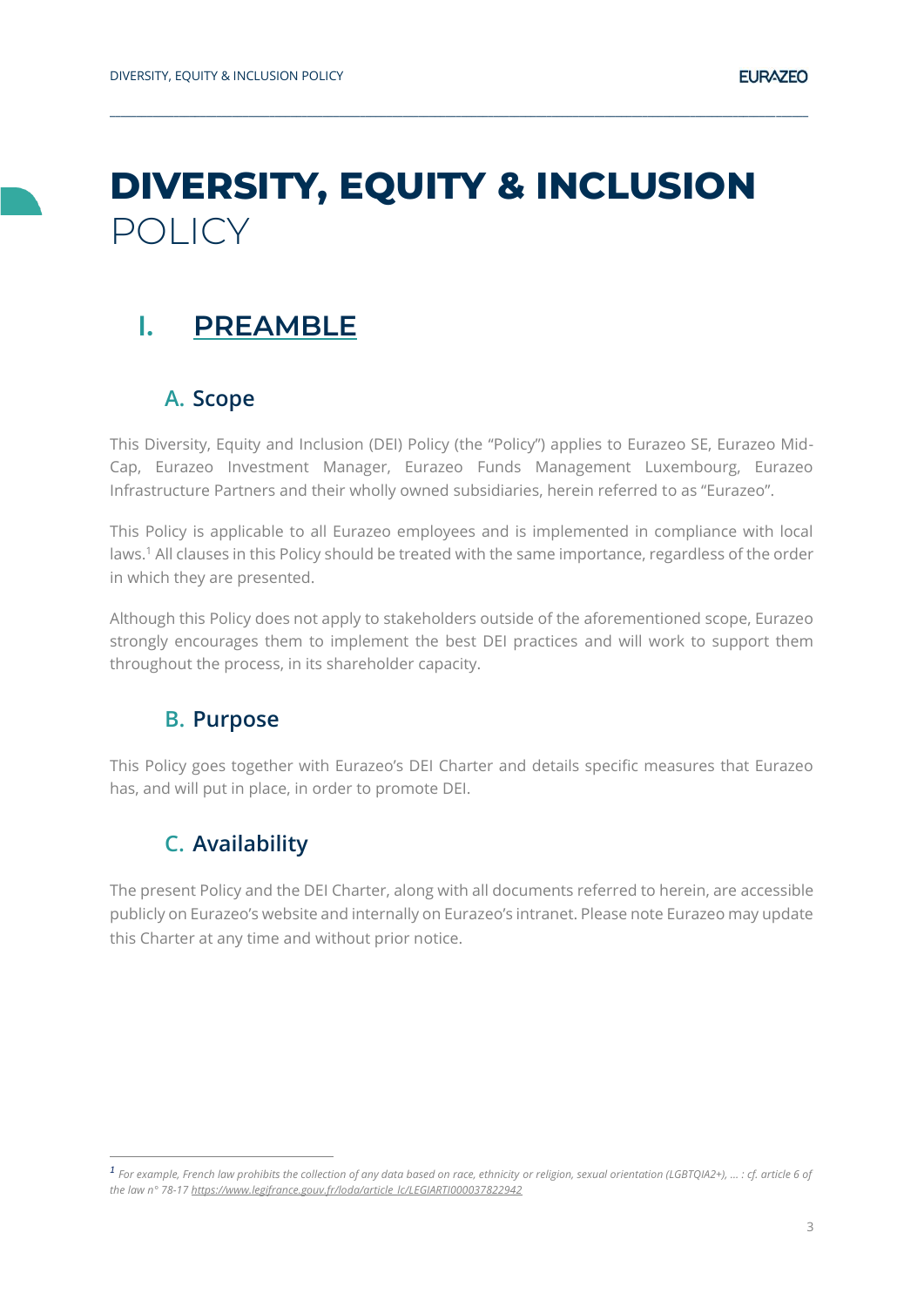## <span id="page-3-0"></span>**II. GENERAL PRINCIPLES**

DEI (Diversity, Equity and Inclusion) is one of two main pillars of Eurazeo's ESG strategy  $O^{+2}$ , which focuses on three objectives:

**\_\_\_\_\_\_\_\_\_\_\_\_\_\_\_\_\_\_\_\_\_\_\_\_\_\_\_\_\_\_\_\_\_\_\_\_\_\_\_\_\_\_\_\_\_\_\_\_\_\_\_\_\_\_\_\_\_\_\_\_\_\_\_\_\_\_\_\_\_\_\_\_\_\_\_\_\_\_\_\_\_\_\_\_\_\_\_\_\_\_\_\_\_\_\_\_\_\_\_\_\_\_\_\_\_\_\_\_\_\_\_\_\_\_\_\_\_\_\_\_\_\_\_\_\_\_\_\_\_\_\_**

- $\blacksquare$  End gender inequality,
- Drive access to healthcare coverage and value creation,
- Champion equal opportunity and philanthropy.

Eurazeo aims to guarantee the non-discrimination of all employees and strives to promote equal treatment for its employees during the whole Human Resources ("HR") lifecycle from recruitment and onboarding, remuneration, to training and development, and eventually exit.

Thus, Eurazeo seeks to apply an equitable Human Resources policy that, not only, complies with the applicable laws and regulations and prohibits all forms of discrimination and harassment, but also goes beyond and strongly promotes diversity, equity and inclusion.

Also, Eurazeo aims to propose best-in-class HR processes to ensure an inclusive environment for its employees.

## <span id="page-3-1"></span>**III. MEASURES**

#### **A. Anti-discrimination, anti-harassment, whistleblowing<sup>3</sup>**

<span id="page-3-2"></span>Eurazeo's Code of Conduct, introduced in 2015, formally **prohibits any form of discrimination** based on gender, age, origin, ethnicity, nationality, social origin, family status, religion, sexual orientation, physical appearance, state of health, disability, state of pregnancy, union membership or political views. These fundamental principles are embedded in Eurazeo's internal Human Resources practices.

In addition, Eurazeo has set-up a **whistle-blowing line** to report behaviour contrary to the principles of the Code of Conduct and prevailing law. All employees can thus exercise their right to signal actual or potential violations of the Code of Conduct in all confidentiality.

#### **B. Collective bargaining<sup>4</sup>**

<span id="page-3-3"></span>Eurazeo ensures that all its employees work in a healthy and stimulating environment, which respects human dignity. Eurazeo is particularly mindful of its employees' working conditions and undertakes to ensure compliance with **freedom of association** and their representation in

*<sup>2</sup> <https://www.eurazeo.com/en/introducing-eurazeos-new-csr-program-next-20-years-o>*

<sup>3</sup> *Please refer to the Code of conduct (p. 8, 29) : <https://www.eurazeo.com/en/newsroom/publications>*

<sup>4</sup> *Eurazeo Universal Registration Document 2020 (p. 77): <https://www.eurazeo.com/en/newsroom/publications>*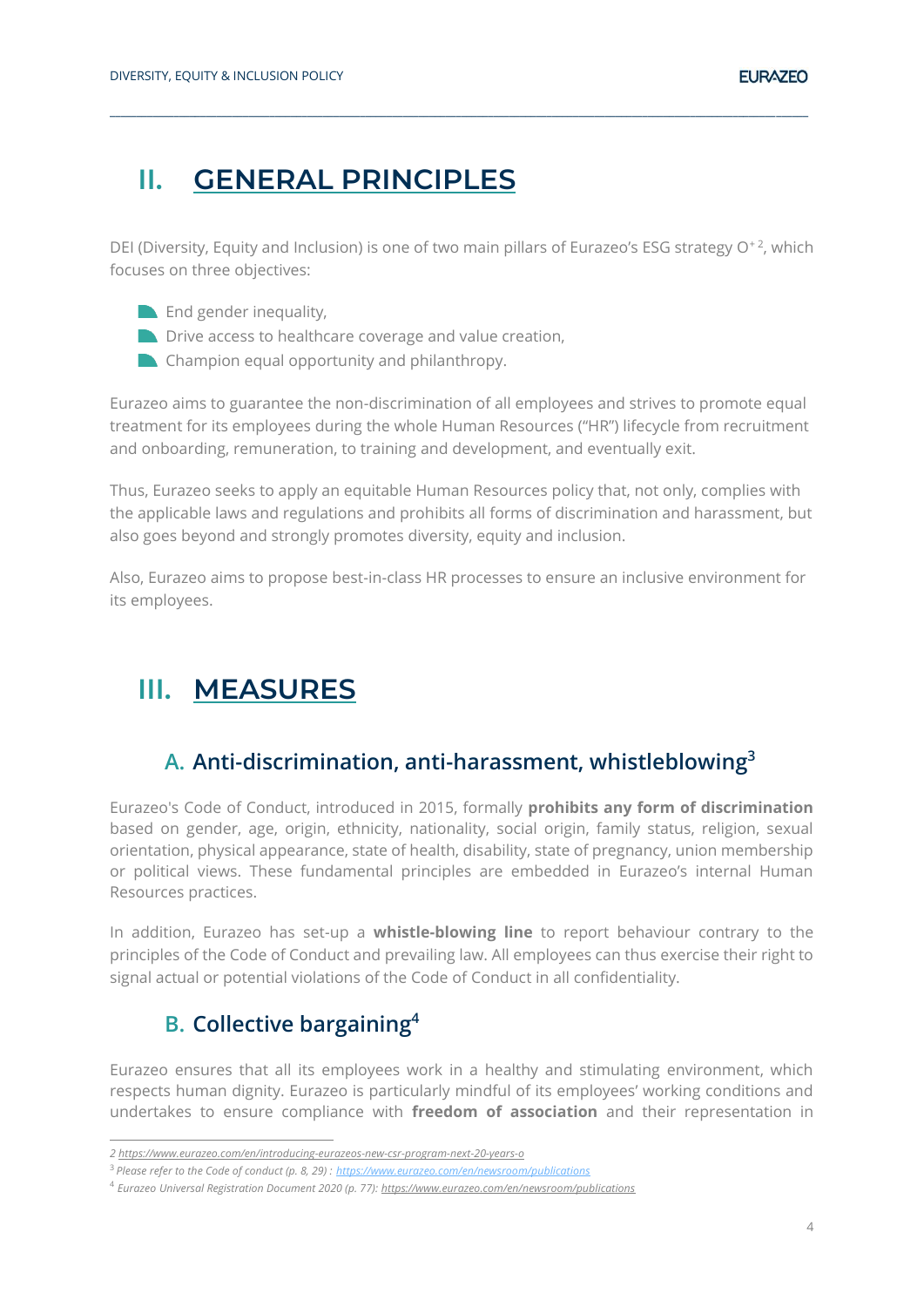**EURAZEO** 

accordance with applicable labour law. The policies on these topics are set up by the Human Resources and Risk Departments.

**\_\_\_\_\_\_\_\_\_\_\_\_\_\_\_\_\_\_\_\_\_\_\_\_\_\_\_\_\_\_\_\_\_\_\_\_\_\_\_\_\_\_\_\_\_\_\_\_\_\_\_\_\_\_\_\_\_\_\_\_\_\_\_\_\_\_\_\_\_\_\_\_\_\_\_\_\_\_\_\_\_\_\_\_\_\_\_\_\_\_\_\_\_\_\_\_\_\_\_\_\_\_\_\_\_\_\_\_\_\_\_\_\_\_\_\_\_\_\_\_\_\_\_\_\_\_\_\_\_\_\_**

At Eurazeo, **dialogue is based on proximity between management and employees**, and the ability to hold discussions in an atmosphere of trust and transparency.

#### **C. Recruitment/onboarding**

<span id="page-4-0"></span>For every team, the recruitment process is the same. It begins by identifying the recruitment need, validating the budget, writing a detailed job description without any bias prior to the recruitment search and selecting the most appropriate search method (i.e., internal promotion, recruitment agency, search via online recruitment sites, etc.). For all roles three options are considered:

- **External recruitment:** Eurazeo mandates a search firm to find the adequate profile. The recruitment process is agreed upon prior to the search and Eurazeo systematically requests that the search firm provides a diverse pool of candidates, e.g. the initial long list shall be gender balanced as reasonably practicable.
- **Internal mobility:** Eurazeo finds the adequate profile within its employees. Eurazeo encourages internal promotions, fostering existing employees' engagement, offering career evolution and reducing staff turnover.
- **Internal referencing/referral program:** Eurazeo employees may recommend people from their network who might be appropriate for the open position. These profiles are included in the recruitment process along with any other external candidate profiles and go through the same review process.

Successful applicants are then subject to a rigorous selection process by the recruitment firm and Eurazeo. The HR team, alongside recruitment agencies when relevant, conduct **extensive background checks** (i.e., education, employment history, other past activities, …) on the prospective candidate, including **professional references** from previous employers.

To **avoid cognitive bias** during the selection, managers are specifically trained on that topic and on how to perform reference checks.

#### **D. Performance appraisal process**

<span id="page-4-1"></span>To measure the achievement of each employee's objectives and identify areas for development, Eurazeo carries out **an assessment program** which includes annual and semi-annual performance reviews, consisting of **a self-assessment, 360 ° feedback and a discussion with the manager**. Thanks to this process, concrete development and training plans are defined for each employee.

Managers are systematically trained on providing constructive feedback, also employees are trained on how to obtain and ask for feedback.

During the assessment the adherence to Eurazeo culture and core values including the DEI topics are also assessed. For the senior members of the firm a specific ESG and DEI objectives are fixed.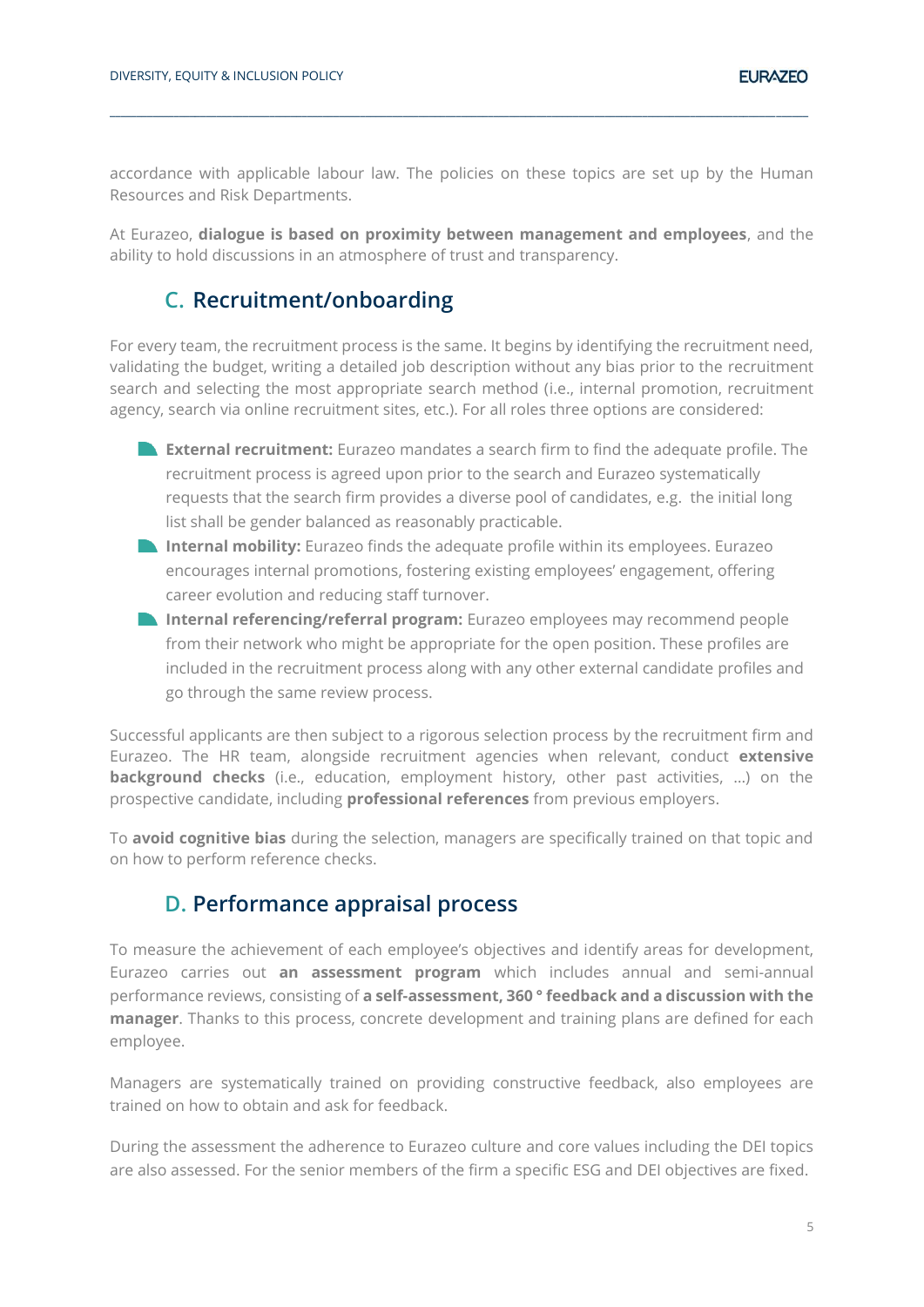#### **E. Career Development**

<span id="page-5-0"></span>Decisions on promotions and career development are focused on **the skills and talents of each employee**, as demonstrated throughout the year. Eurazeo rewards excellence, and employees are promoted based on their performance as individuals, their contribution to their team and to the overall business.

**\_\_\_\_\_\_\_\_\_\_\_\_\_\_\_\_\_\_\_\_\_\_\_\_\_\_\_\_\_\_\_\_\_\_\_\_\_\_\_\_\_\_\_\_\_\_\_\_\_\_\_\_\_\_\_\_\_\_\_\_\_\_\_\_\_\_\_\_\_\_\_\_\_\_\_\_\_\_\_\_\_\_\_\_\_\_\_\_\_\_\_\_\_\_\_\_\_\_\_\_\_\_\_\_\_\_\_\_\_\_\_\_\_\_\_\_\_\_\_\_\_\_\_\_\_\_\_\_\_\_\_**

Eurazeo puts **the development and promotion of its employees** at the heart of its HR policy. To that end, Eurazeo identifies and supports talent through a dedicated talent programme, which includes trainings, coaching and tailored support when needed.

#### **F. Training and Coaching**

<span id="page-5-1"></span>Eurazeo offers to all its employees the opportunity to **realize their full potential by developing a comprehensive training programme**. The plan is structured around the career track, meaning that employees benefit from specific training adapted to their seniority level, their role and required competencies. The proposed trainings range **from development of technical skills to behavioural skills, languages or specific certifications**.

In specific cases, employees can also benefit from tailored sessions with external coaches or specific cross-mentoring programmes for example.

Multiple times a year, Eurazeo also encourages all employees to join global sessions such as:

- **Raising awareness on cognitive biases,**
- **Training on Environmental, Social and Governance (ESG) topics,**
- <span id="page-5-2"></span>Discovering partners with whom Eurazeo works, etc.

#### **G. Compensation & Benefit programmes**

Eurazeo strives to **establish equal pay for work of equal value**. Decisions on compensation take into account two elements: internal equality and external market benchmarks. Employees can see their compensation increase thanks to their own individual performance, the team's performance and/or that of the company. Employees can benefit from either a fixed salary increase, or a bonus, or both. They can also benefit from a profit-sharing scheme.

#### **H. Specific measures in support of parents**

<span id="page-5-3"></span>Eurazeo wishes to continue improving its support to parents within the company, beyond what is required by law.

For the sake of equality between all employees and to respond to a growing demand from parents to play a more important role during the birth / early childhood of their child, Eurazeo offers: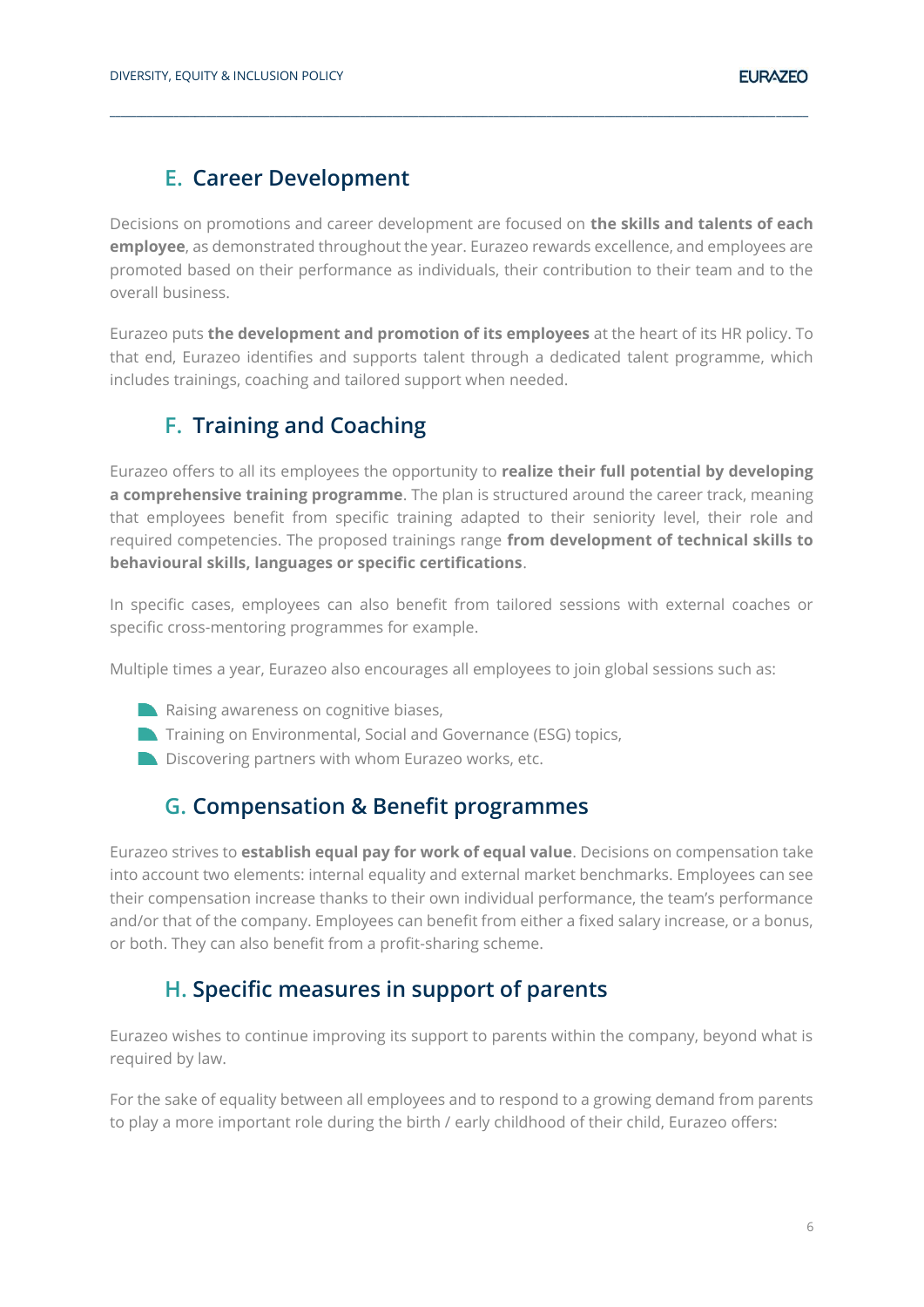A flexible environment: working from home charter (set up before the Covid-19 crisis and extended since then), financing of places in nurseries, or the distribution of vouchers to facilitate the daily lives of families<sup>5</sup>;

**\_\_\_\_\_\_\_\_\_\_\_\_\_\_\_\_\_\_\_\_\_\_\_\_\_\_\_\_\_\_\_\_\_\_\_\_\_\_\_\_\_\_\_\_\_\_\_\_\_\_\_\_\_\_\_\_\_\_\_\_\_\_\_\_\_\_\_\_\_\_\_\_\_\_\_\_\_\_\_\_\_\_\_\_\_\_\_\_\_\_\_\_\_\_\_\_\_\_\_\_\_\_\_\_\_\_\_\_\_\_\_\_\_\_\_\_\_\_\_\_\_\_\_\_\_\_\_\_\_\_\_**

- $\blacksquare$  The ability to take additional leave to care for sick children;
- Extended co-parental leave<sup>6</sup>.

Leave periods related to parenthood (maternity, paternity, adoption leave) have no impact on the career development of employees or their length of service, nor deprive them of any element of compensation. During and following parental leave, the employee's salary is therefore increased according to the policy defined by the Group.

#### **I. Specific measures in support of people with disabilities**

<span id="page-6-0"></span>Eurazeo has committed to developing its relationships with various organizations specializing in **the professional integration of disabled workers** and to implement actions to enable the recruitment of people with disabilities.

Several actions have been and are on track of being implemented:

- **Develop partnerships and collaborations with associations offering a preselection of** candidates recognized as disabled workers;
- **Participate to specialized career forums;**
- $\blacksquare$  Strengthen current partnerships with schools and universities;
- $\blacksquare$  Welcome interns and people on work-study contracts with disabilities;
- Commit to receiving all applicants with disabilities who fit the job description.

Also, Eurazeo aims **to support and retain employees encountering health problems**. Hence, more generally, Eurazeo provides access to offices, workstation layout, and equipment, suitable for everyone (i.e., ergonomic and adaptable desks, tables, seats, etc.)

#### **J. Women's networks**

<span id="page-6-1"></span>Eurazeo seeks to encourage gender diversity and to support women in accessing leadership positions. To this end, Eurazeo is:

- One of the creators, in 2019, of the French Chapter of the Level 20 initiative;
- Signatory of the France Invest Charter since 2019;
- Signatory of the SISTA Charter since 2019;
- **Partner and sponsor of the Women's Forum's Rising Talents initiative from 2017 to 2020,**
- A regular participant to various round tables, conferences and external events organized by non-profit organizations.

<sup>5</sup> *Applicable in France only*

<sup>6</sup> *Applicable in France only, additional 6 weeks beyond the minimum legal requirement*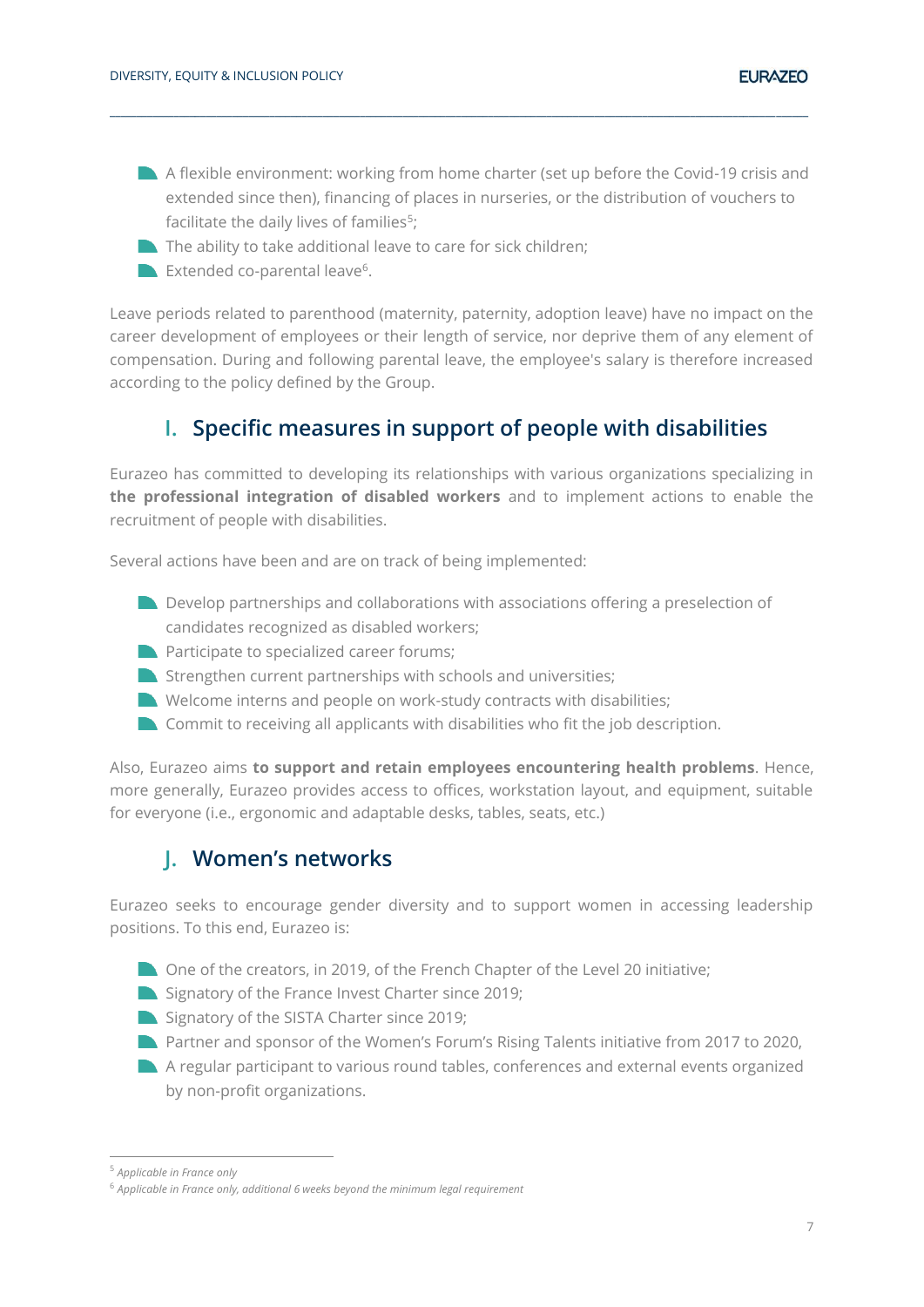#### **K. Involvement with communities (volunteering, philanthropic activities, etc.)**

Eurazeo started to pursue a proactive sponsorship policy in 2004. Since 2015, Eurazeo has refocused on lending its support to a range of projects to promote education and protect young people. In 2020, to ramp up its equal opportunity initiatives, Eurazeo created a philanthropic endowment fund<sup>7</sup> whose priorities are to protect young people and improve their access to education and training, whatever their nationality, age, background or origin.

<span id="page-7-0"></span>**\_\_\_\_\_\_\_\_\_\_\_\_\_\_\_\_\_\_\_\_\_\_\_\_\_\_\_\_\_\_\_\_\_\_\_\_\_\_\_\_\_\_\_\_\_\_\_\_\_\_\_\_\_\_\_\_\_\_\_\_\_\_\_\_\_\_\_\_\_\_\_\_\_\_\_\_\_\_\_\_\_\_\_\_\_\_\_\_\_\_\_\_\_\_\_\_\_\_\_\_\_\_\_\_\_\_\_\_\_\_\_\_\_\_\_\_\_\_\_\_\_\_\_\_\_\_\_\_\_\_\_**

*<sup>7</sup> <https://www.eurazeo.com/en/responsibility/endowment-fund>*